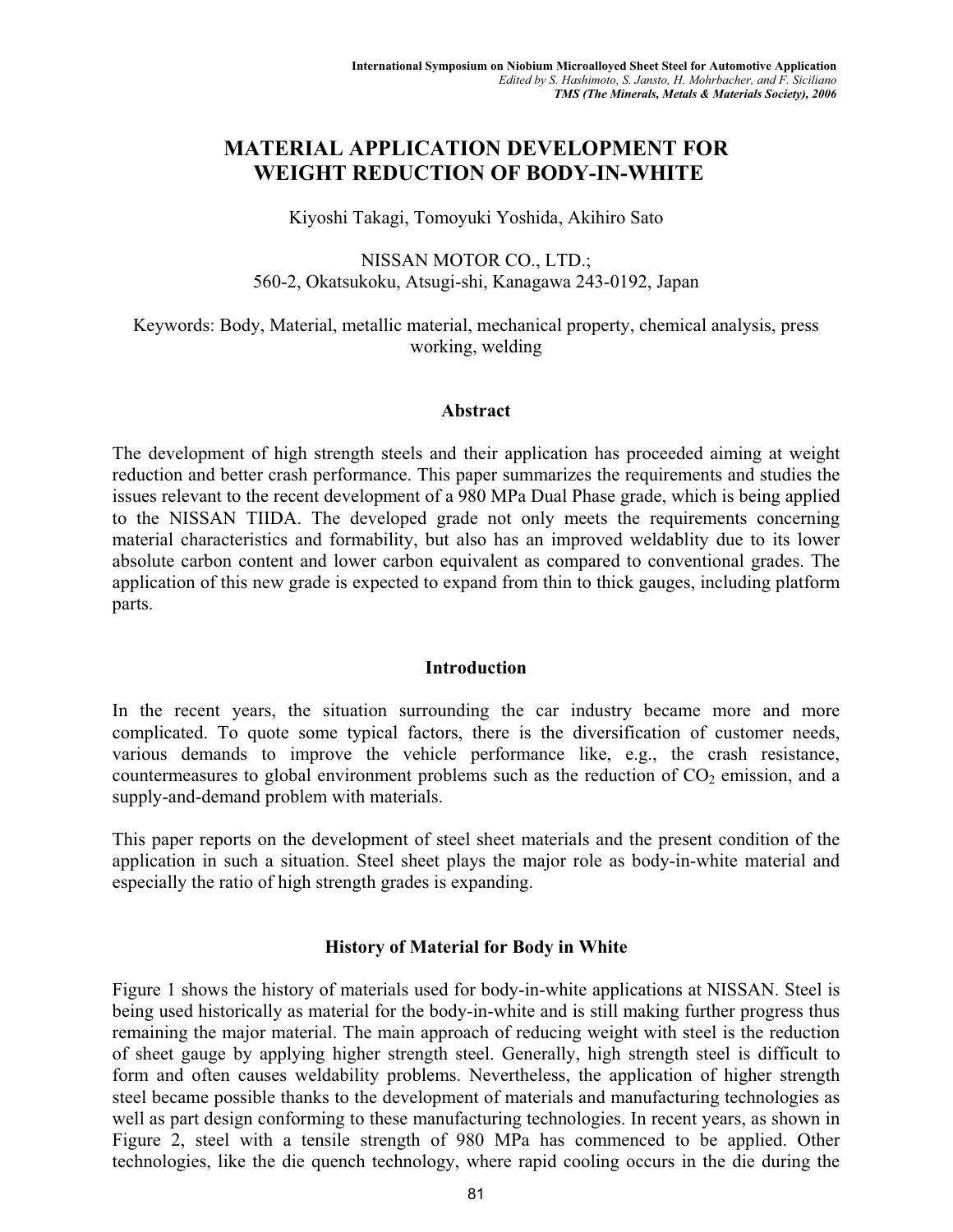stamping of a preheated blank resulting in a tensile strength of 1500 MPa in the final part, are also applied more frequently. Advanced technologies of microstructural control or ultra fine grained structures are being researched [1]. Also in the future, steel is expected to remain the major material for the body-in-white.

| AD<br>Sort                | ~1995                                                             |  | 1996, 1997, 1998, 1999, 2000, 2001, 2002, 2003, 2004, 2005? |                                        |          |                            |                 |                                                      |
|---------------------------|-------------------------------------------------------------------|--|-------------------------------------------------------------|----------------------------------------|----------|----------------------------|-----------------|------------------------------------------------------|
| environment<br>and safety | $\bullet$ NCAP<br>$\bullet$ CAFE                                  |  | <b>SINCAP</b>                                               | $\bullet$ JNCAP                        |          | $\bullet$                  | <b>EURONCAP</b> |                                                      |
| <b>Steel</b>              | $\bullet$ 440MPa steel<br>• DURA steel ('80)                      |  |                                                             | • 590MPa DP steel • 780MPa<br>GA steel | DP steel |                            | GI steel (EURO) | • 980MPa DP steel<br>• 590MPa BH steel<br>Die quench |
| Aluminum                  | ● 5000series (HOOD)<br>6000series (FDR)<br>7000 series (D/ G BAR) |  |                                                             | Extruding, Casting (BIW)               |          | 6000 series (HOOD, T/ LID) |                 | 5000, 6000<br>series (DOOR)                          |

Figure 1. History of material utilization for the body-in-white at NISSAN.



Figure 2. High strength steel application for the NISSAN TIIDA.

 Tailor welded blank technology assists the designer in achieving part weight reduction through the application of high strength steel. The tailored blank optimizes the material and gage. For example, by the combined application of formable and high strength steel in a tailored blank sheet, significant weight reduction can be achieved. Thus tailored blanks became an established product for weight reduction of the body-in-white.

In the case of low-density materials, aluminum alloys of the 5000 series and 6000 series find increasing application particularly in luxury cars being used for outer panels such as hood, trunk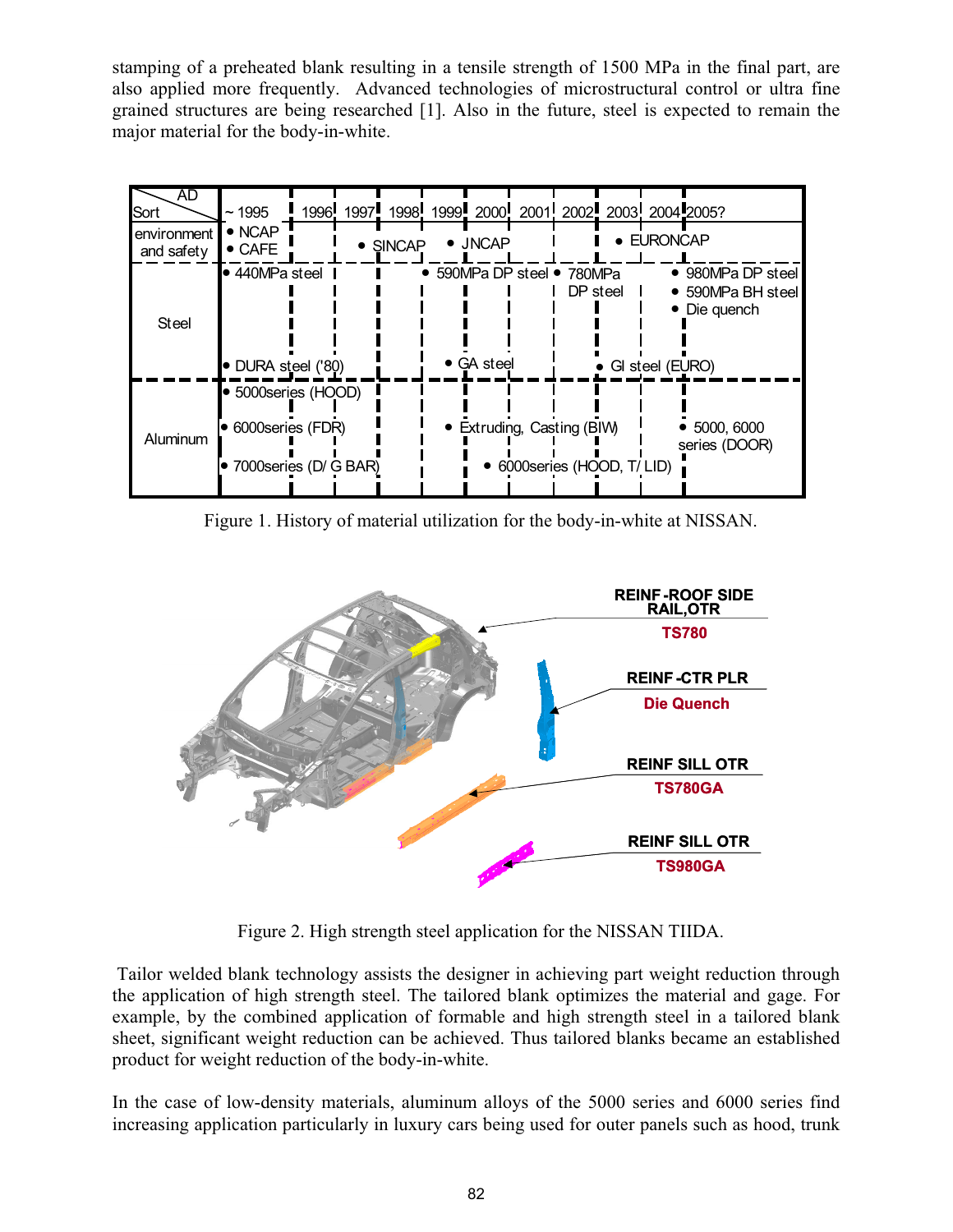lid and door parts. However, aluminum exhibits forming and joining problems as well as higher cost compared to steel.

## **Mechanical Properties of High Strength Steel and Engineering Problems**

### Types and mechanical properties of high strength steel

Figure 3 shows the relation between elongation and yield stress of major high strength steels. This section mainly focuses on the mechanical properties of materials of 780 and 980 MPa tensile strength coming nowadays to application. These materials can be classified into Dual Phase (DP) steel, TRansformation Induced Plasticity (TRIP) steel, and precipitation hardened steel. At NISSAN, the material and application development for DP steel is mainly driven from the viewpoint of strength, formability, weldability, corrosion resistance, and procurement. NISSAN believes DP steel has a superior balance of strength and elongation because it is mainly consisting of two phases, namely ferrite and martensite.

The DP steel adopted by NISSAN is a material originating from a co-development with the steel supplier and is designed to have a low absolute carbon content and a low carbon equivalent value, important with respect to weldability. Its mechanical properties and chemical composition are indicated in Table I.

The result of the new 980 MPa DP steel was a 20% weight reduction of the body-in-white as compared to that the weight achievable using a high strength steel of 590 MPa (Figure 4).



Figure 3. Properties of high strength steel.

Table I. Mechanical properties and carbon content of developed DP steels.

|           | C<br>$wt\%$ | YP<br>$(MPa)$ $(MPa)$ | <b>TS</b> | <b>YR</b> | El<br>$\frac{1}{2}$ | n    | r    |
|-----------|-------------|-----------------------|-----------|-----------|---------------------|------|------|
| 980MPa-DP | 0.07        | 700                   | 1020      | 0.69      | 14                  | 0.11 | 0.98 |
| 780MPa-DP | 0.07        | 490                   | 840       | 0.58      | 19                  | 0.22 | 0.87 |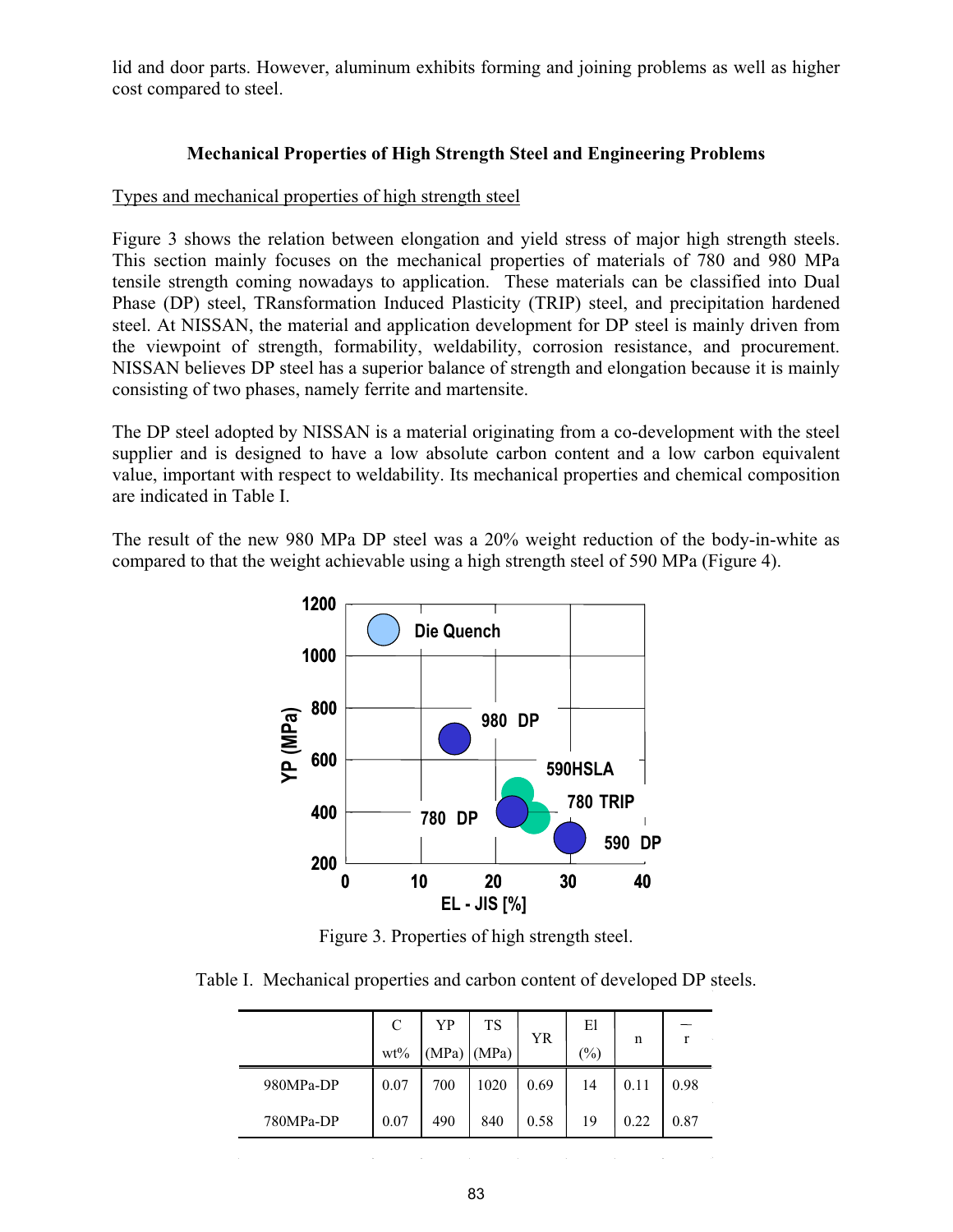

Figure 4. Weight reduction potential in function of gauge for various high strength steels.

## Formability

NISSAN experienced significant formability problems using high strength steel. From a material characteristics point of view, NISSAN plans to improve the ductility of the steel by microstructural control through grain refinement. However, both the prevention of splitting and wrinkling as well as the achievement of good shape accuracy are key factors to accomplish a good QDC condition. Those are the phenomenon, resulting from a low elongation and a high TS, respectively and are of particular relevance for 780 or 980MPa steel grades. If only the cracking and wrinkling problems are considered, it is possible to predict and prevent these problems by reviewing the part shape and die design using specific forming technologies and simulation systems (Figure 5a). However, it is difficult to predict and prevent deviations from the shape accuracy. Thus, a trial and error approach is necessary to modify the die by various measures and project the shape accuracy by anticipating the die surface shape using data of conventional strength panels (440, 590MPa).

With regard to good shape accuracy, there are several problems caused by springback such as wall warp, opening, twist and camber causing deviations. Experiments show that the accuracy can be improved by using specific technologies, for example, adding tension to the part wall to reduce wall warp and opening (Figures 5b and 5c). However, when this experimental technology was used to achieve good shape accuracy in the die for actual body parts, splitting and wrinkling would be encountered alternately at the same time. Thus, it is still difficult to use the experimental countermeasure for controlling the shape accuracy, since the avoidance of splitting and wrinkling has priority. Additionally there is a problem of the scattering of the mechanical material properties and the thickness of steel sheet.

In order to apply the technology for shape accuracy control in the future, it will be necessary to develop high strength steels having a good drawing formability, a narrow tolerance of the mechanical properties and sheet thickness, and an improvement in the forming technology and parts design.

On the other hand, when the strength of the steel sheet is increased, the stamping force becomes larger, and so does the load applied to the die. Thus, the die material and structure need to be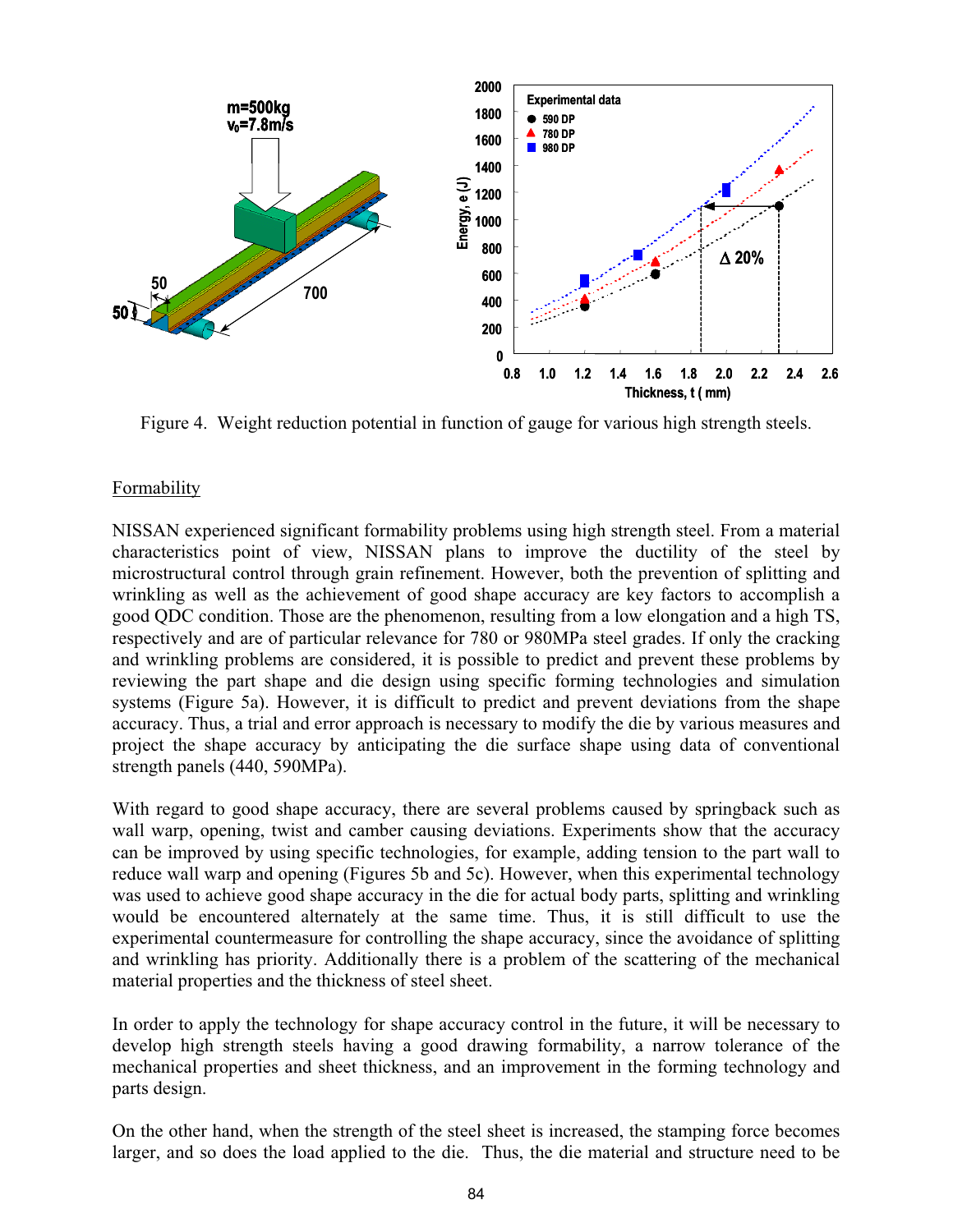adapted to prevent galling and die wear by using steel inserts on the sliding faces of the die, surface finishing, and sometimes lubrication. It is important to improve the die characteristics to better facilitate the formation of the steel sheet used for the final body part.



Figure 5. (a) Simulation results for wrinkling and splitting; (b) Spring back from hat shape parts (980 MPa); (c) Spring back by stamping process (980 MPa).

# Weldability

The spot weldability of high strength steel can be a problem due to the increased material strength and thickness. The strength of a spot-weld joint is evaluated by the tensile-tear-strength (TSS) test and cross-tensile-strength (CTS) test, in general. The weld strength of high strength steel is particularly weak under cross-tensile testing and is becoming unstable in the expulsion range, when welding at too high of a current. This trend becomes even more pronounced when the material strength increases.

The welding behavior can be improved by decreasing the hardness of the spot weld nugget, which is partly achieved by reducing the carbon content in the steel alloy (Figure 6a). Figure 6b shows the spot-weld strength of a 980 MPa DP steel optimized according to this knowledge. Thus, sufficient weld strength under TSS and CTS conditions is obtained over a wide range of welding currents. The standard concept at NISSAN is to continue with the development of low carbon high strength steels. It is necessary to apply these 980 MPa and 780 MPa class steels to many structural parts, including thick sheet frame parts designed in platforms. Further investigations and developments for the optimization of spot welding conditions, alternative welding technologies such as laser welding, and other joining technologies are necessary and should be advanced continuously.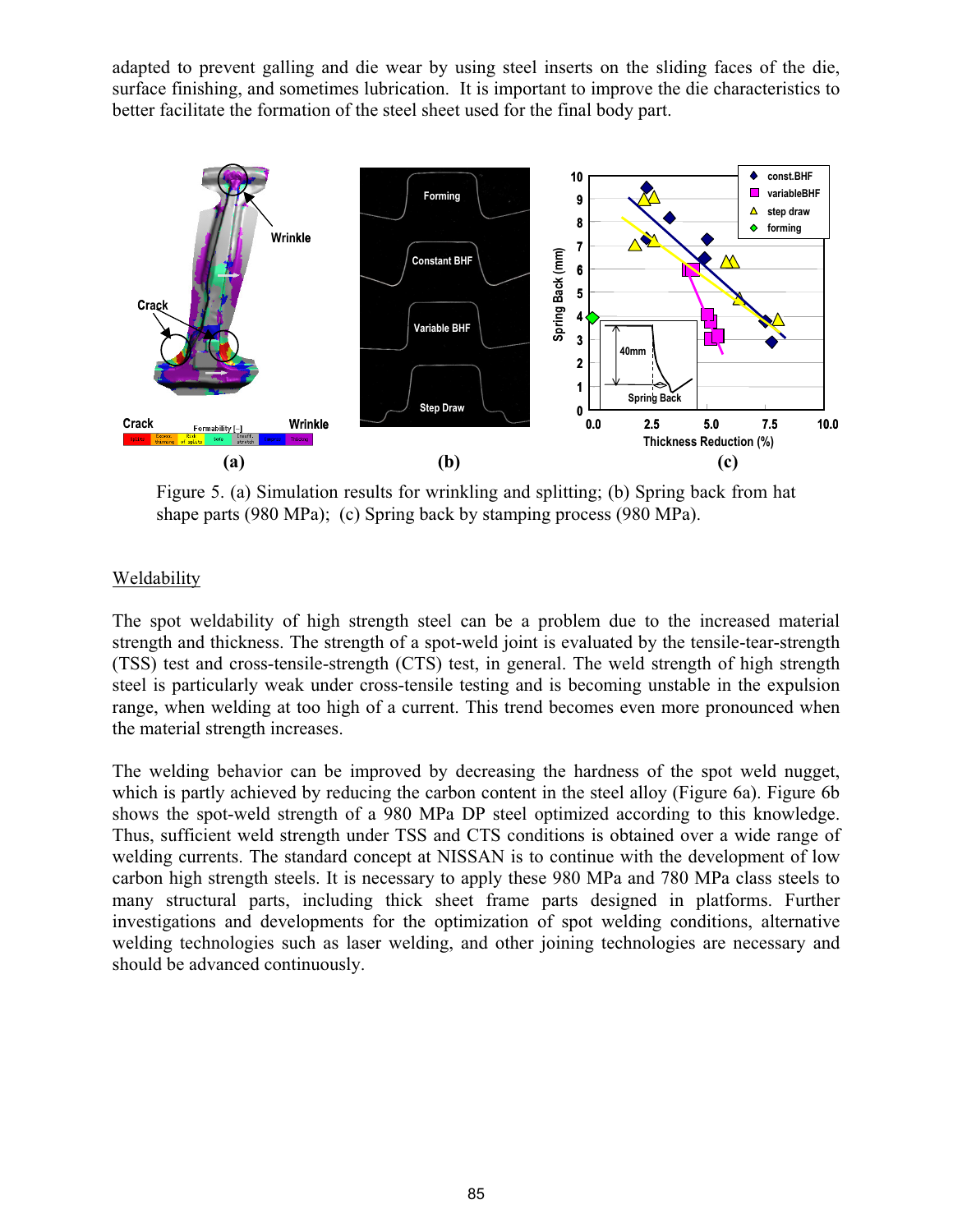

Figure 6. (a) Influence of carbon content on the spot weld strength; (b) Spot weld strength of a 980 MPa DP steel.

### Corrosion resistance

Regarding the rust prevention performance, there is an increasing tendency of using parts made from coated steel. Many of the high strength steels used in practical applications are coated. This also holds for the 980 and 780 MPa high strength grades discussed before as these are particularly used for the frame parts in the body. In the case of galvannealed steel (GA), which is well established in Japan, Several aspects have a large effect on the steel specification. The heat record in the CGL has to be taken into account and additional alloying elements that obstruct the adhesion between the zinc layer and the steel sheet have to be controlled. Thus, these aspects are considered in the specification of steel grades under development.

### Other aspects

Thus far, the material performance and quality considerations have been discussed. However, the aspects of cost and procurement must be considered as well when applying these steel grades in automotive production. From a cost point of view, it is clear that the steel price needs to be competitive, but also, the steel part performance improvement has to be taken into account as well.

From a procurement point of view, improvement of the local supply ratio in foreign countries, the proper decision of steel sheet grades selected and the elimination of steel grades of low productivity are requested. Specifically, the global availability of materials will attract further attention considering the accelerated global expansion of the automobile companies.

From both the material/quality and procurement points of view, it will be necessary to further develop "easy-to-use and easy-to-make" high strength steel sheets.

#### **Conclusion**

NISSAN has started to apply a 980 MPa Dual Phase steel grade in its TIIDA model and is also planning to expand its application to the next generation of cars currently under development. DP steel with a carbon content of less than  $0.1\%$  have been developed still reaching a tensile